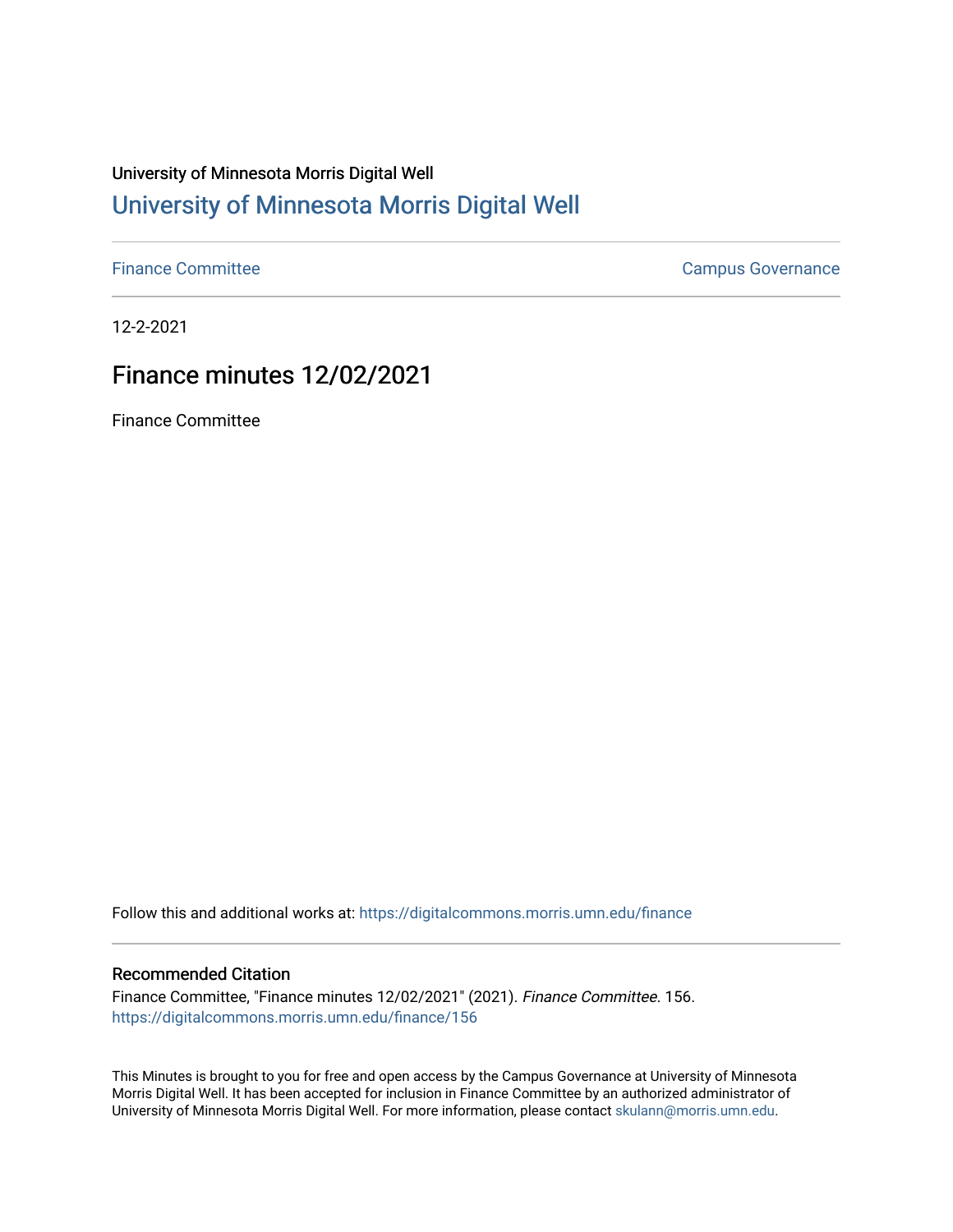## **UMM FINANCE COMMITTEE MINUTES**

12-2-21 (via Zoom)

Members Present: Roger Rose, Brad Deane, Bart Finzel, Bryan Herrmann, David Roberts, Mary Zosel, Matt Senger, Shelby Maloney, Lucas Granholm

Members absent: Jennifer Deane, Marie Hagen, Kendra DeRosa

Others Present: Melissa Wrobleski, Jessica Dierks

### **Approval of minutes from 11.18.2021**

Brad noticed that the minutes don't capture some of the spirit of the discussion and include the topic but not the substance. He wondered if it was important to capture more. Bryan noted that part of the discussion we have on minutes is whether to take people verbatim or just try to capture the general idea. Melissa added that when members review the minutes they can track any changes they would like to make and suggest them when everyone reviews before approving so that the notetaker has what the group is suggesting for updates and/or corrections to the minutes. Roger thought it was fair to add in the previous discussion that David's questions inspired a spirited conversation. The corrections to the prior meeting minutes will be approved via email after the meeting.

### **Thoughts on Budget Headwinds & Finance Activities**

Roger attended the Budget Summit on November 8<sup>th</sup> and noted an overall concern that UMM leadership is optimistic in the enrollment numbers used for budgeting, but also senses there is no "plan B" thinking among administration enrollments don't improve

Some negative trends that plans need to account for. Among these include: CARES money that helped us won't be around in the coming years; COVID hurts enrollment and there is still uncertainty of what will happen with enrollment next year; inflation is at 6.2% which is the highest it's been in 31 years & campus is planning a 3% salary increase but this means that faculty and staff increases are behind. The Regents could come back and say there should be a higher increase to keep up with inflation.

He also noted that political headwinds may arrive and education may not be as supported. It is hard to predict government races but there will be stronger GOP control. Question of how UMM would respond if we have political leadership that is less generous to higher education.

Another concern UM system's potential challenge to our American Indian Tuition Waiver. With the President's new initiative, we should expect to have a reduced Native American enrollment which would also impact the budgeted enrollment amount UMM chooses to use for the next budget cycle. Others added that we should potentially plan for the possibility of enrollment decreasing. She wondered how we would be affected if there will be free community college.

Discussion of enrollment goal of 1,700. This committee could serve the role of thinking through the more negative scenarios and how we can deal with it.

Last point from Chair: we need to hear more detail on what Admissions is doing and recognized that we've had uncertainty and instability in Admissions for a while. Now that UMM is back to having focus on Admissions it would be good to hear our initiatives in pursuing higher enrollment numbers.